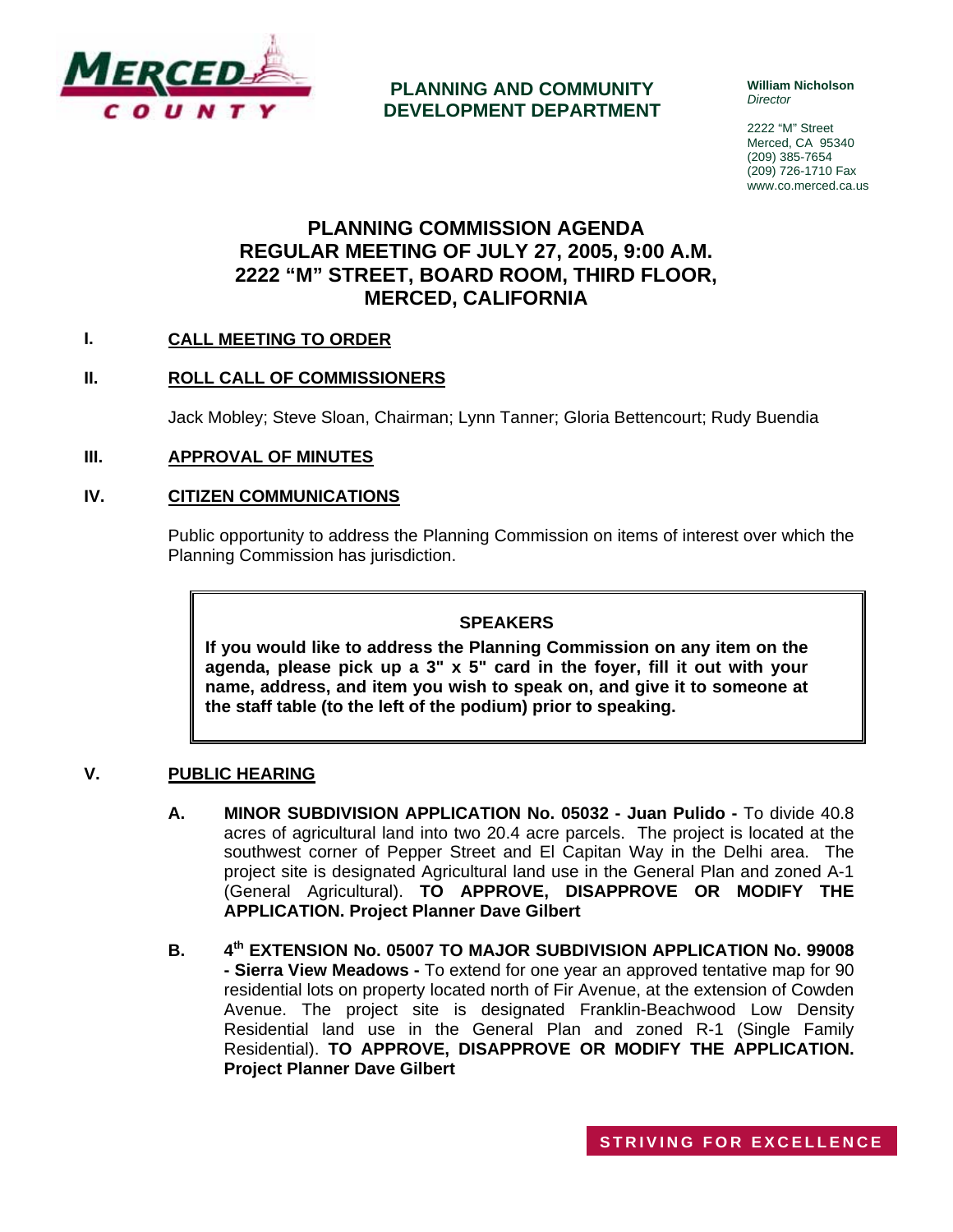- **VI. CORRESPONDENCE**
- **VII. GENERAL BUSINESS**
- **VIII. DIRECTOR'S REPORT**
- **IX. ADJOURNMENT**

#### **APPEALS**

Any person may appeal any action of the Planning Director or Planning Commission within five (5) calendar days after the day the action is made. [Within ten (10) calendar days of action on subdivisions]. The deadline for appeals of Planning Commission actions, excluding subdivisions, is 5:00 p.m. on the Monday following the Planning Commission meeting. Please note that appeals may not be submitted on days that the County is officially closed.

Appeals of Planning Director's actions may be filed with the Planning Department and appeals of Planning Commission actions may be filed with the Clerk of the Board of Supervisors. Appeals must state appellant's name, action appealed and reasons for appeal. A filing fee set by Resolution of the Board of Supervisors must be submitted with the written appeal.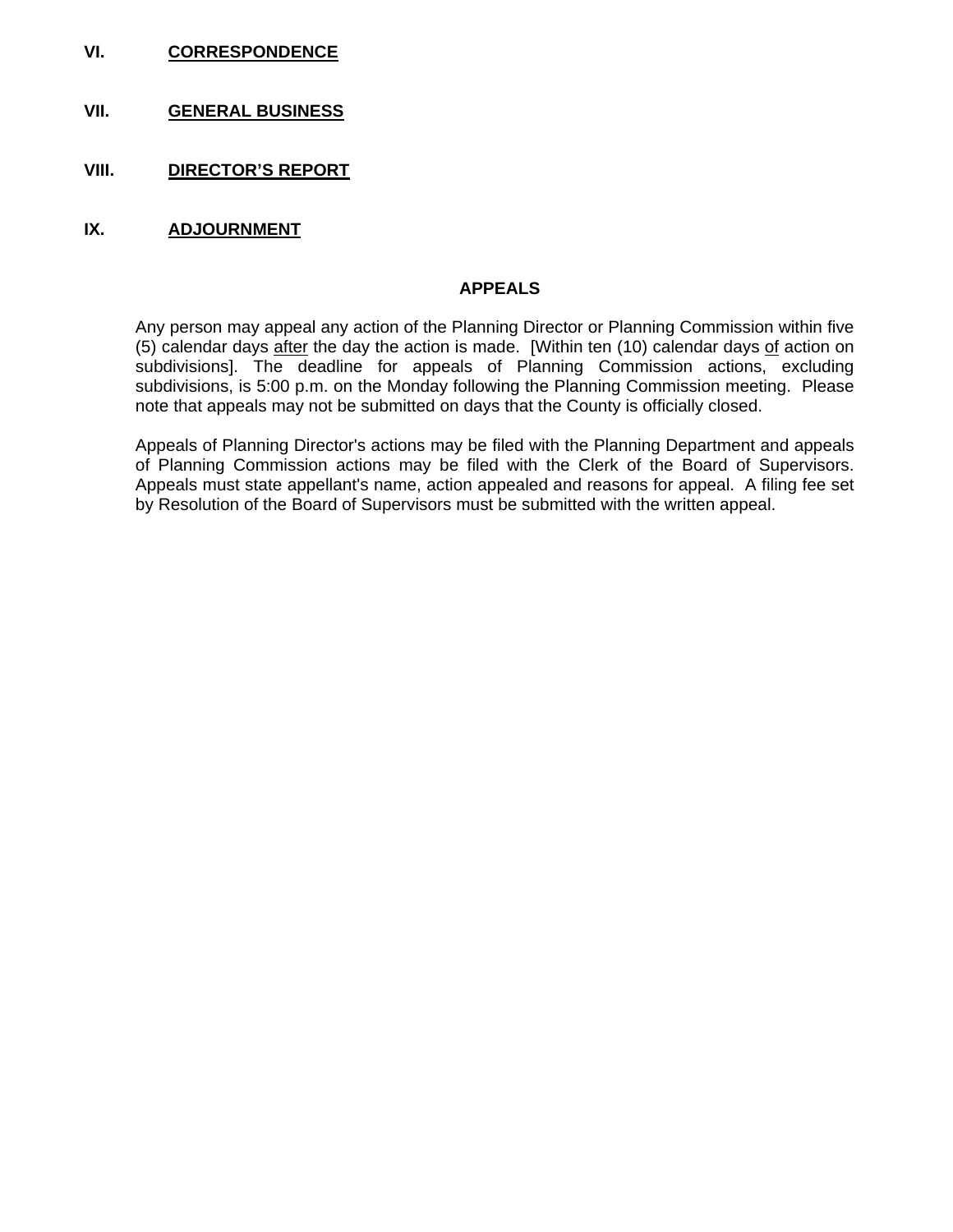# **MERCED COUNTY PLANNING COMMISSION MINUTES FOR MEETING OF JULY 27, 2005**

A recording on tape and original minutes (for reference purposes only) of the Merced County Planning Commission meeting of July 27, 2005, are available in the Merced County Planning and Community Development Department, 2222 "M" Street, Second Floor, Merced, California.

## **I. CALL MEETING TO ORDER**

The regularly scheduled meeting of the Merced County Planning Commission was called to order at 9:10 a.m., on July 27, 2005, in the Board Chambers located at 2222 "M" Street, Third Floor, Merced, California.

## **II. ROLL CALL OF COMMISSIONERS**

| <b>Commissioners Present:</b> | <b>Commissioner Jack Mobley</b><br><b>Commissioner Steve Sloan-Chairman</b><br><b>Commissioner Lynn Tanner</b><br><b>Commissioner Gloria Bettencourt</b><br><b>Commissioner Rudy Buendia</b> |
|-------------------------------|----------------------------------------------------------------------------------------------------------------------------------------------------------------------------------------------|
| <b>Staff Present:</b>         | William Nicholson, Planning and Community Development<br>Director<br>Kim Lewallen, Recording Secretary<br>Dave Gilbert, Planner III                                                          |
| Legal Staff:                  | Dave Olsen, Deputy County Counsel                                                                                                                                                            |
| Commissioners Absent:         | None                                                                                                                                                                                         |

## **III. APPROVAL OF MINUTES**

**M/S MOBLEY - BUENDIA, AND CARRIED BY A VOTE OF 5 - 0, THE PLANNING COMMISSION APPROVED THE MINUTES OF JULY 13, 2005.**

#### **IV. CITIZEN COMMUNICATIONS**

None

## **V. PUBLIC HEARINGS**

**A. MINOR SUBDIVISION APPLICATION No. 05032 - Juan Pulido -** To divide 40.8 acres of agricultural land into two 20.4 acre parcels. The project is located at the southwest corner of Pepper Street and El Capitan Way in the Delhi area. The project site is designated Agricultural land use in the General Plan and zoned A-1 (General Agricultural). **TO APPROVE, DISAPPROVE OR MODIFY THE APPLICATION. Project Planner Dave Gilbert** 

Planner Dave Gilbert presented the Staff Report and Recommendation dated July 27, 2005.

The public hearing opened at 9:13 a.m.

Duane Andrews, Golden Valley Engineering, stated that this property will be split between two brothers. He accepts the conditions listed in the staff report and is available for any questions.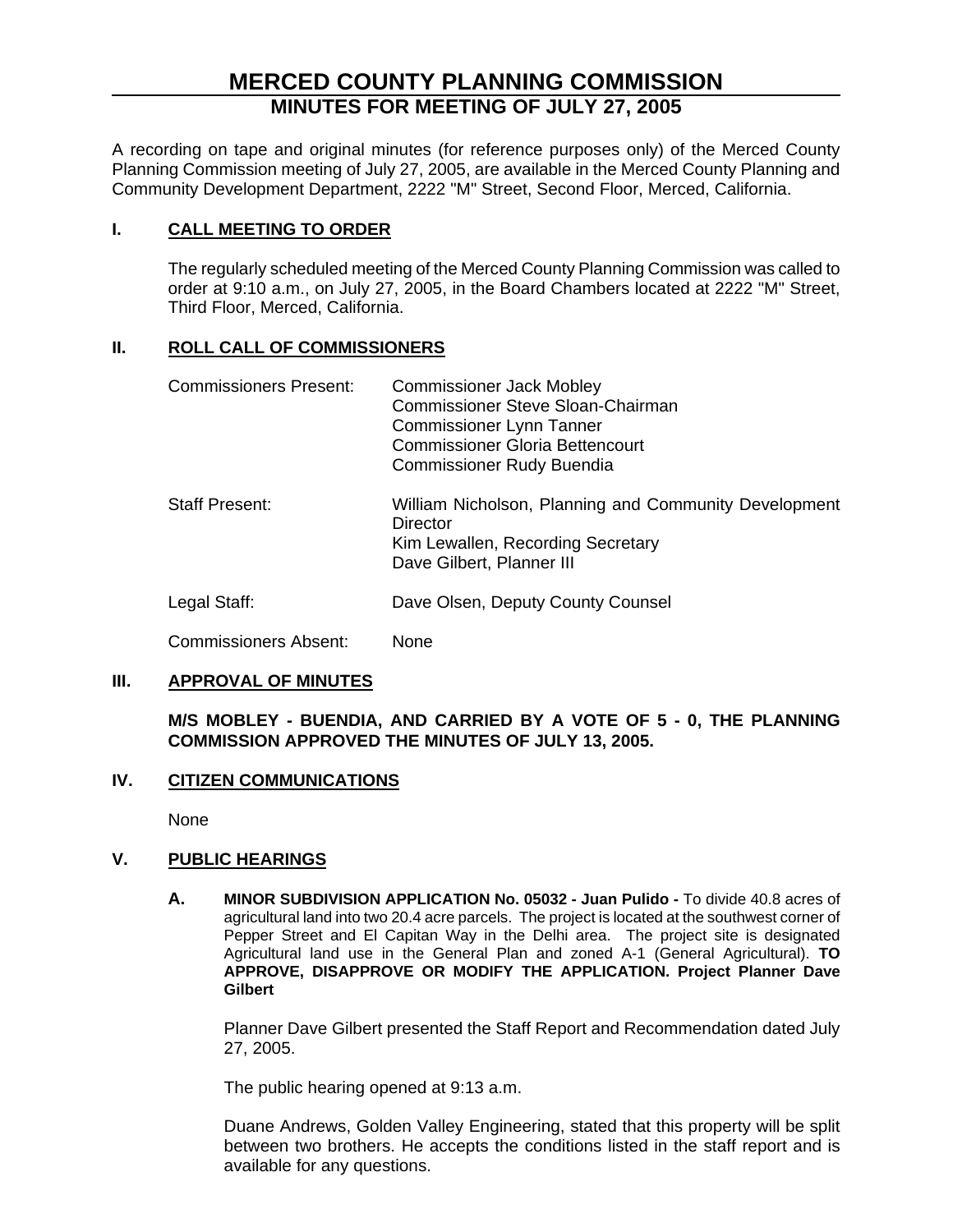#### **MERCED COUNTY PLANNING COMMISSION Minutes – July 27, 2005**

**Page 2** 

Commissioner Tanner asked how the property is currently irrigated. Mr. Andrews replied that the irrigation won't change and he believes it's irrigated with sprinklers.

The public hearing closed at 9:15 a.m.

## **MOTION: M/S TANNER - BUENDIA, AND CARRIED BY A VOTE OF 5 - 0, THE PLANNING COMMISSION EXEMPTS MINOR SUBDIVISION APPLICATION No. 05032, FROM CEQA.**

**MOTION: M/S TANNER - BUENDIA, AND CARRIED BY A VOTE OF 5 - 0, THE PLANNING COMMISSION CONCURS WITH THE STAFF REPORT AND RECOMMENDATION DATED JULY 27, 2005, AND MAKES THE 15 FINDINGS SET FORTH IN THE STAFF REPORT AND, BASED ON THOSE 15 FINDINGS, APPROVES MINOR SUBDIVISION APPLICATION No. 05032 SUBJECT TO THE 4 CONDITIONS SET FORTH IN THE STAFF REPORT AS FOLLOWS:** 

#### **Conditions:**

- 1. A parcel map, including all parcels involved, shall be recorded within two (2) years of the Planning Commission approval date as required by the Subdivision Map Act and Merced County Subdivision Code.
- 2. A Right-to-Farm Certificate shall be placed on the parcel map notifying the potential buyers of the resulting parcels that the subject property is in the vicinity of active farming operations and residents may be subject to inconveniences or discomforts resulting from the pursuit of agricultural operation.
- 3. The property owners shall dedicate to the County of Merced, annotated on the parcel map, an additional 10-foot width of right-of-way along the entire frontages of the project on Pepper Street and El Capitan Way with a 50-foot radius fillet (curve) at the southwest corner of Pepper Street and El Capitan Way intersection.
- 4. The two easements, noted in the Turlock Irrigation District (TID) letter, dated July 1, 2005 shall be preserved and the property owner shall provide access to existing irrigation sources for each of the proposed parcels.
- **B. 4th EXTENSION No. 05007 TO MAJOR SUBDIVISION APPLICATION No. 99008 Sierra View Meadows -** To extend for one year an approved tentative map for 90 residential lots on property located north of Fir Avenue, at the extension of Cowden Avenue. The project site is designated Franklin-Beachwood Low Density Residential land use in the General Plan and zoned R-1 (Single Family Residential). **TO APPROVE, DISAPPROVE OR MODIFY THE APPLICATION. Project Planner Dave Gilbert**

Planner Dave Gilbert presented the Staff Report and Recommendation dated July 27, 2005.

The public hearing opened at 9:20 a.m.

John McCullough, BCA, stated that he is available for any questions.

The public hearing closed at 9:20 a.m.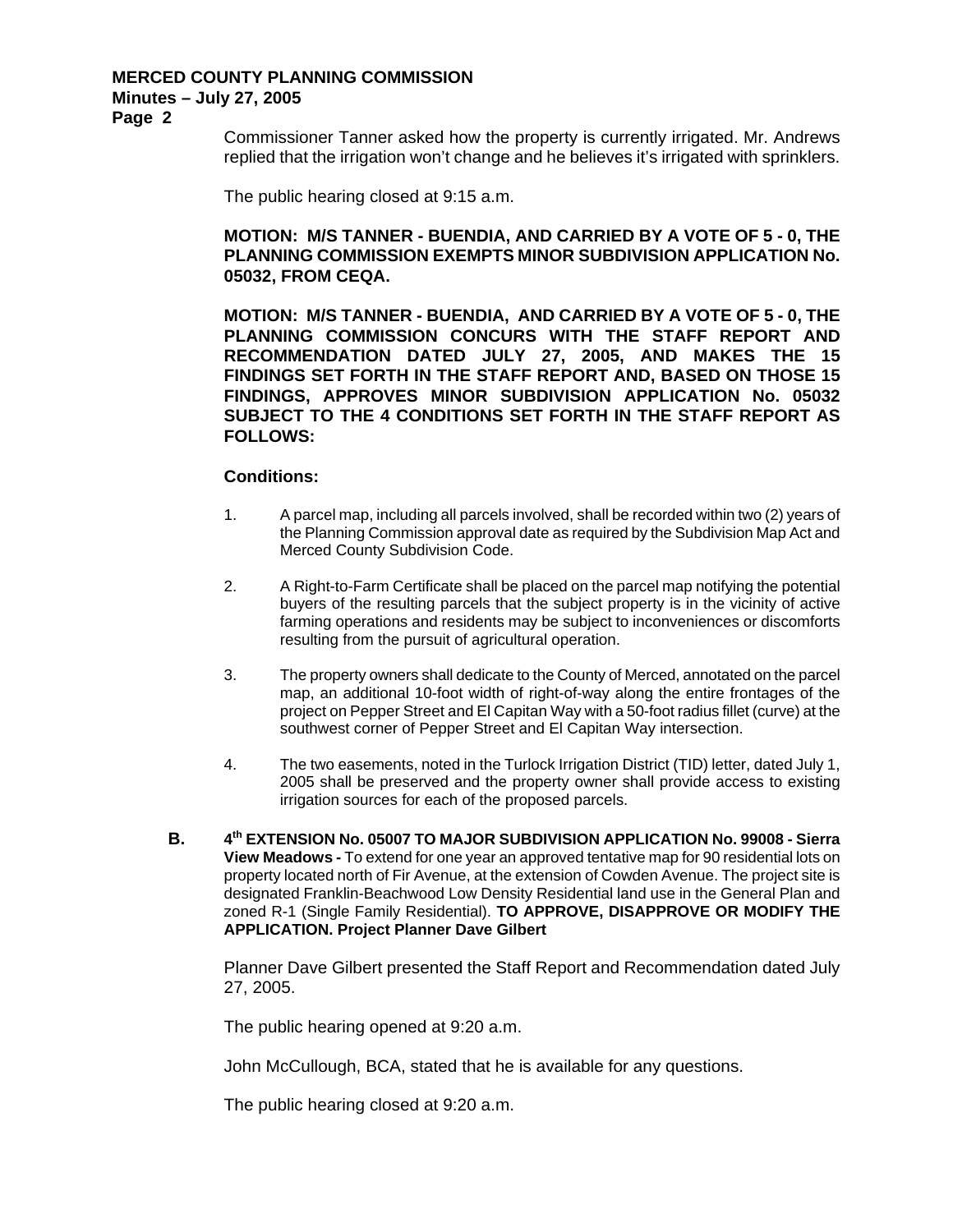# **MERCED COUNTY PLANNING COMMISSION Minutes – July 27, 2005**

**Page 3** 

**MOTION: M/S TANNER - BUENDIA, AND CARRIED BY A VOTE OF 5 - 0, THE PLANNING COMMISSION REAFFIRMS THE PREVIOUS NEGATIVE DECLARATION PREPARED FOR 4th EXTENSION No. 05007 TO MAJOR SUBDIVISION APPLICATION No. 99008.** 

**MOTION: M/S TANNER - BUENDIA, AND CARRIED BY A VOTE OF 5 - 0, THE PLANNING COMMISSION CONCURS WITH THE STAFF REPORT AND RECOMMENDATION DATED JULY 27, 2005, AND MAKES THE ORIGINAL FINDINGS SET FORTH IN THE STAFF REPORT AND, BASED ON THOSE ORIGINAL FINDINGS, APPROVES 4th EXTENSION No. 05007 TO MAJOR SUBDIVISION APPLICATION No. 99008 SUBJECT TO THE 14 CONDITIONS SET FORTH IN THE STAFF REPORT AS FOLLOWS:** 

#### **Conditions:**

- 1. A final map shall be recorded within two (2) years of the Planning Commission approval date as required by the County Subdivision Code and the State Subdivision Map Act.
- 2. The subdivider shall satisfy Improvement Level I requirements as set forth in Chapter 16.08 of the Merced County Code which generally includes dedication of road rights-of-way, public utility easements, roadway construction and installation of matching pavement along the existing roadways, street lighting, storm drainage system and under grounding or relocating utilities and irrigation facilities. Improvement plans shall be prepared to correspond exactly to the approved vesting tentative map.
- 3. All lot and street grading shall be completed prior to the issuance of any building permits. The developer shall enter into an agreement with the Public Works Department that no occupancy shall take place until such time that all improvements are completed.
- 4. The applicant shall provide centerline stripping for the first 200 feet for those new roads, which intersect the peripheral street.
- 5. The developer is advised that he/she may be obligated to comply with Federal Regulations for storm water run-off issued by the U.S. EPA on November 16, 1990(40 Code of Federal Regulations Part 122,123, and 124). For information and direction, contact the State water Resources Control Board's Construction Activity Storm Water Hotline at (916) 657- 1146.
- 6. The developer shall provide a signature block on the Sierra View Meadows North improvement plans for Merced Irrigation District (MID).
- 7. The developer shall pay the \$1,514.00 traffic impact feet per single family dwelling at the building permit stage.
- 8. The subdivider shall pay a recreational parkland space and improvement fee as required by Merced County Ordinance No. 1090. Said fee is payable prior to or concurrent with the recording of the Final Map.
- 9. Any relocation, removal or under grounding of PG&E facilities shall be done at developer's expense.